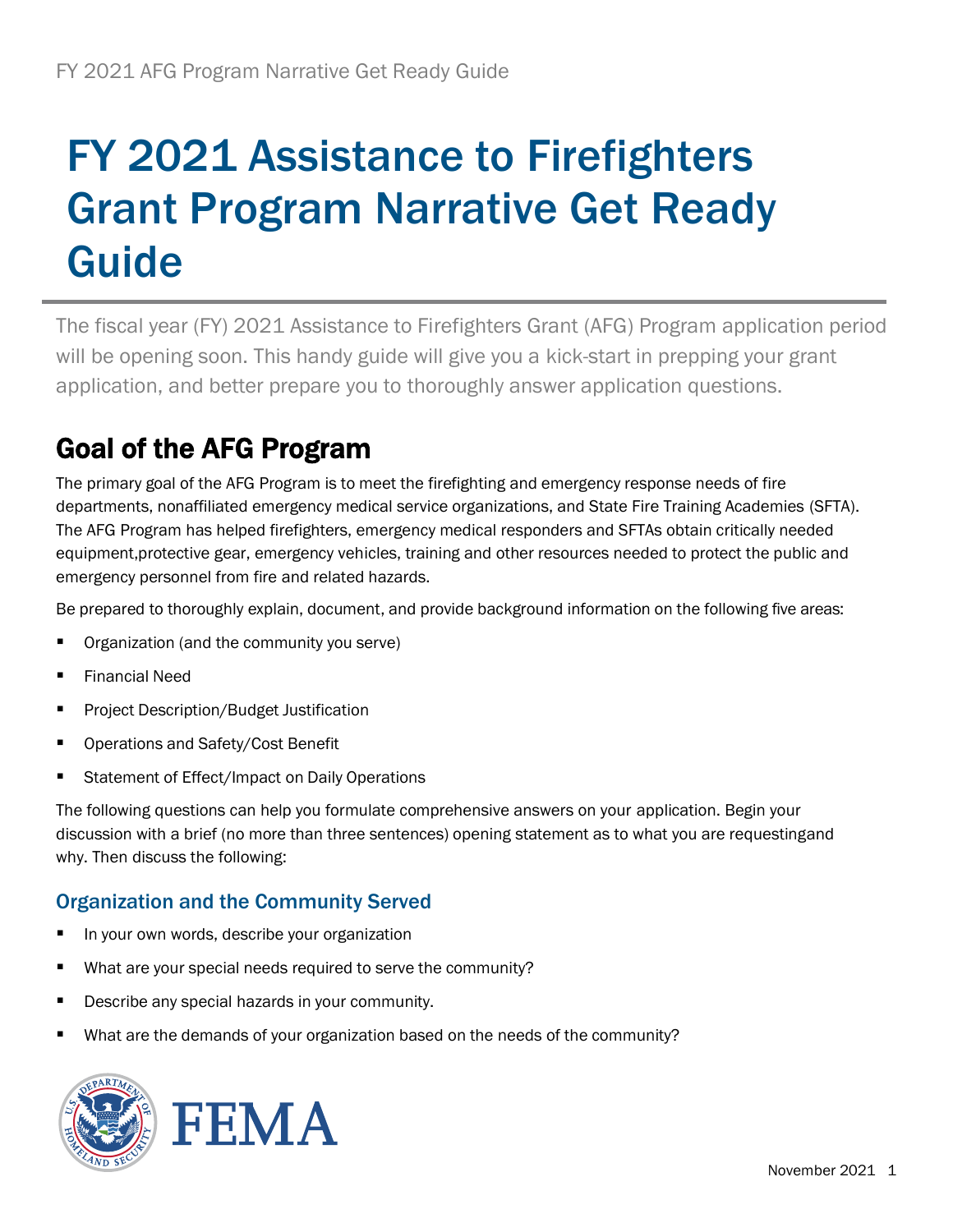### Financial Need

- Why do you need federal assistance and is it consistent with the intent of the AFG Program?
- Describe your financial distress, including budget constraints.
- **EXTENDER INTER 20 IS SETTEM FIROL THE SECUTE THE SETTE FOR SETTE IS All FINANCE SETTEM** FINAL OF your section of your control.

#### Project Description and Budget Justification

- Clearly discuss project objectives and their relationship to budget and risk analyses.
- Explain how the proposed expenses are linked to completion of the project.
- Describe how the various activities applied for are consistent with project objectives, your mission, and local requirements
- For the most competitive application, select the need(s) that most closely align with the highest AFG Program priority(ies).

Example: Organization "X" has local needs for an additional Fire Boat (> 20 feet) for their fleet, advanced Marine Firefighter training for members, and new personal protective equipment (PPE) turnout gear to replace their entire 20-year-old inventory.

- 1. Fire Boats are Low (L) priority for all organizations;
- 2. Marine Firefighter training is a Medium (M) priority for all organizations; but,
- 3. Replacing unusable/unrepairable PPE turnout gear is a High (H) priority for all organizations.

Organization "X" is eligible to apply for all three activities (Fire Boat under Vehicle Acquisition, and Marine Firefighting and PPE under Operations and Safety), but among these local needs, the PPE request (which matches the High AFG Program priority) will be the *more competitive application* with the best chance of being funded.

#### Operations/Cost Benefit

- What is the benefit to your department if the grant is awarded?
- How will you address the operations and personal safety needs of your organization, including cost effectiveness and sharing assets?
- **■** Include details about gaining the maximum benefits by citing required costs.
- Will the requested items lower or increase your department's operating costs?
- Is the request consistent with your mission?

#### Statement of Effect

What effect will your request, if funded, have on overall effectiveness, daily operations, and the reduction of common risks?